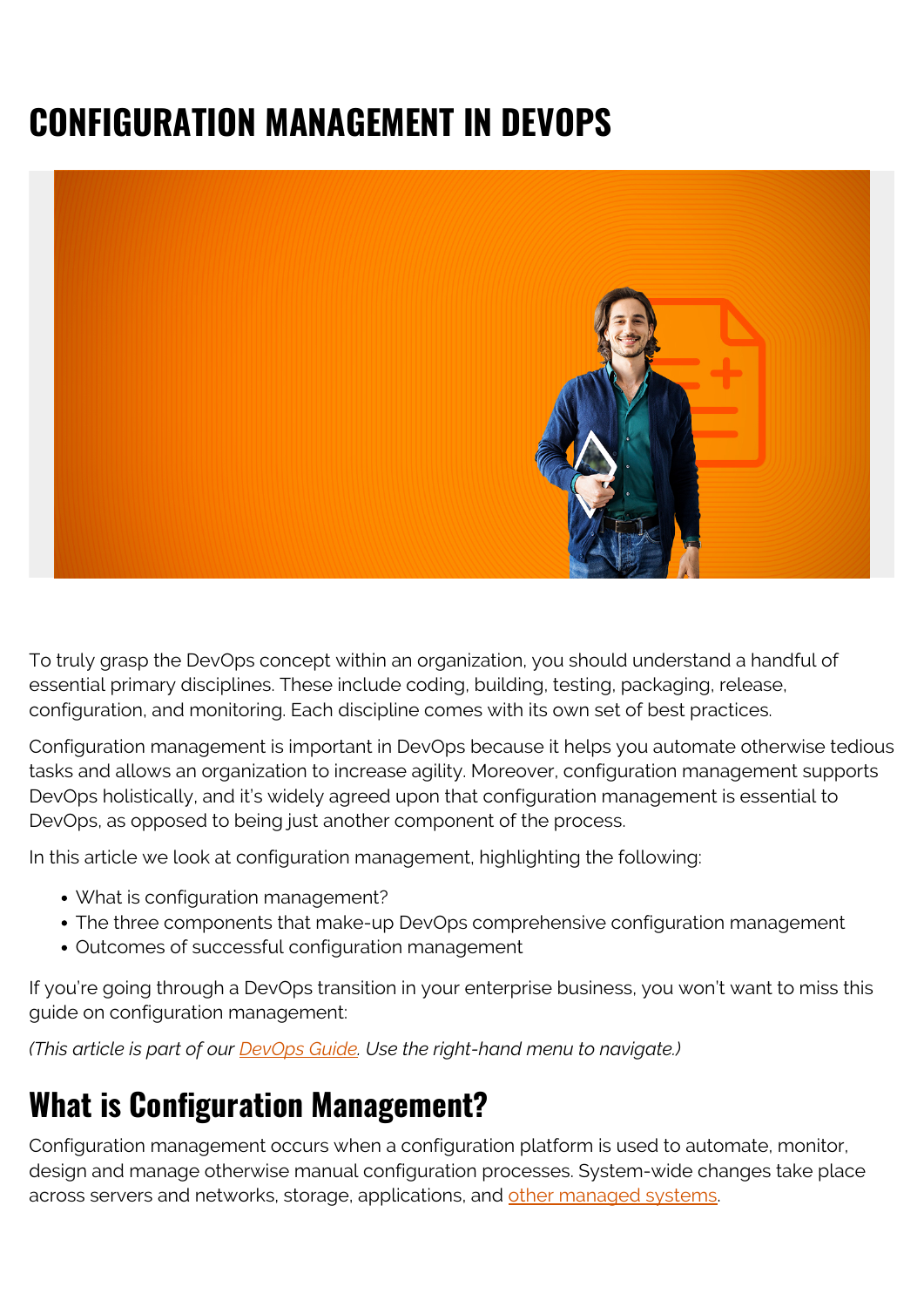An important function of configuration management is defining the state of each system. By orchestrating these processes with a platform, organizations can ensure consistency across integrated systems and increase efficiency. The result is that businesses can scale more readily without hiring additional IT management staff. Companies that otherwise wouldn't have the resources can grow by deploying a DevOps approach.

Configuration management is closely associated with change management, and as a result, the two terms are sometimes confused. Configuration management is most readily described as the automation, management, and maintenance of configurations at each state, while change management is the process by which configurations are redefined and changed to meet the conditions of new needs and dynamic circumstances.

A number of tools are available for those seeking to implement configuration management in their organizations. Puppet has carried the torch in pioneering configuration management, but other companies like Chef and Red Hat also offer intriguing suites of products to enhance configuration management processes. Proper configuration management is at the core of continuous testing and delivery, two key benefits of DevOps.

# **Components: Configuration Management in DevOps**

Based on what we've discussed, you may have already gleaned that configuration management takes on the primary responsibility for three broad categories required for DevOps transformation: identification, control, and audit processes.

#### **Identification:**

The process of finding and cataloging system-wide configuration needs.

#### **Control:**

During configuration control, we see the importance of change management at work. It's highly likely that configuration needs will change over time, and configuration control allows this to happen in a controlled way as to not destabilize integrations and existing infrastructure.

#### **Audit:**

Like most audit processes, a configuration audit is a review of the existing systems to ensure that it stands up to compliance regulation and validations.

Like DevOps, configuration management is spread across both operational and development buckets within an organization. This is by design. There are primary components that go into the comprehensive configuration management required for DevOps:

- Artifact repository
- Source code repository
- Configuration management data architecture

### **Artifact Repository**

An artifact repository is meant to store machine files. This can include binaries, test data, and libraries. Effectively, it's a database for files that people don't generally use. In DevOps, artifacts, like binaries, are a natural result of continuous integration. DevOps developers are always pushing out builds which, in turn, create artifact files that need to be stored, but not necessarily accessed.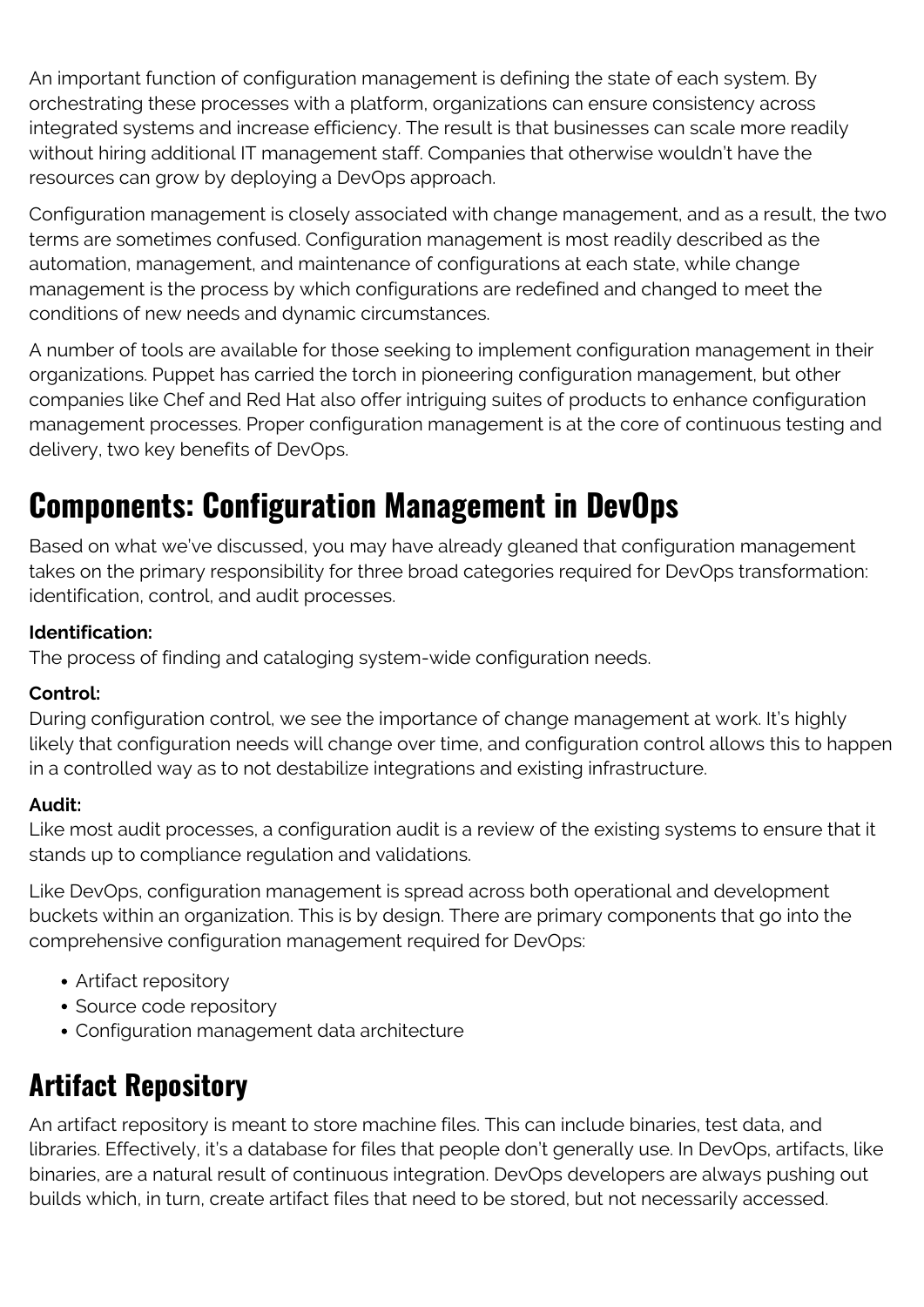### **Source Code Repository**

Conversely, the source code repository is a database of source code which developers use. This database serves as a container for all the working code. Source code aside, it stores a number of useful components including various scripts and configuration files.

While some developers store binaries in this same repository, that's not a best practice. In DevOps, due to the sheer number of builds and off-shoot binaries, it's recommended that an artifact repository is developed for the purpose of storing binaries and other artifacts.

It's not hard to determine what goes into the source code repository. A quick litmus test is to ask yourself, "are the files human-readable?"

If yes, there's a good chance they belong in the source code repository as opposed to anywhere else. There are two types of source code repositories: centralized version control system (CVCS) and distributed version control system (DVCS).

In a CVCS, the source code lives in a centralized place, where it can be retrieved and stored. However, in DVCS, the code exists across multiple terminals useful in the development process. It's faster and more reliable. Most often, DVCS is the chosen source code repository of today's DevOps professionals.

#### **Configuration Management Data Architecture**

The idea of having data architecture dedicated to configuration management is a principle of ITIL service management framework. A configuration management database or (CMDB) is a relational database that spans across multiple systems and applications related to configuration management, including services, servers, applications, and databases to name a few.

CMDB is helpful for change management, as it allows users to audit the relationships between integrated systems before configuration changes are made. It's also a useful tool for provisioning as you can glean all identifying information for objects like servers. A CMBD is an essential tool when it comes to incident management, too, as it helps teams escalate issues to resolution.

# **Outcomes of Properly Managed Configurations**

When a system is properly configured and managed, you can expect certain outcomes. Among these outcomes are delivering infrastructure-as-a-code and configuration-as-a-code. Below, we will look at the role each outcome has in configuration management:

#### **Infrastructure-as-a-Code**

[Infrastructure-as-a-code \(IaaC\)](https://blogs.bmc.com/blogs/infrastructure-as-code/) in simplest terms is a code or script the automates the environment necessary for development, without manually completing all the steps necessary to build the environment. When we use the word 'environment' in this way, we are referring to the set up of all computing resources required to create the infrastructure to perform DevOps actions. This could be servers, networks of configurations and other resources.